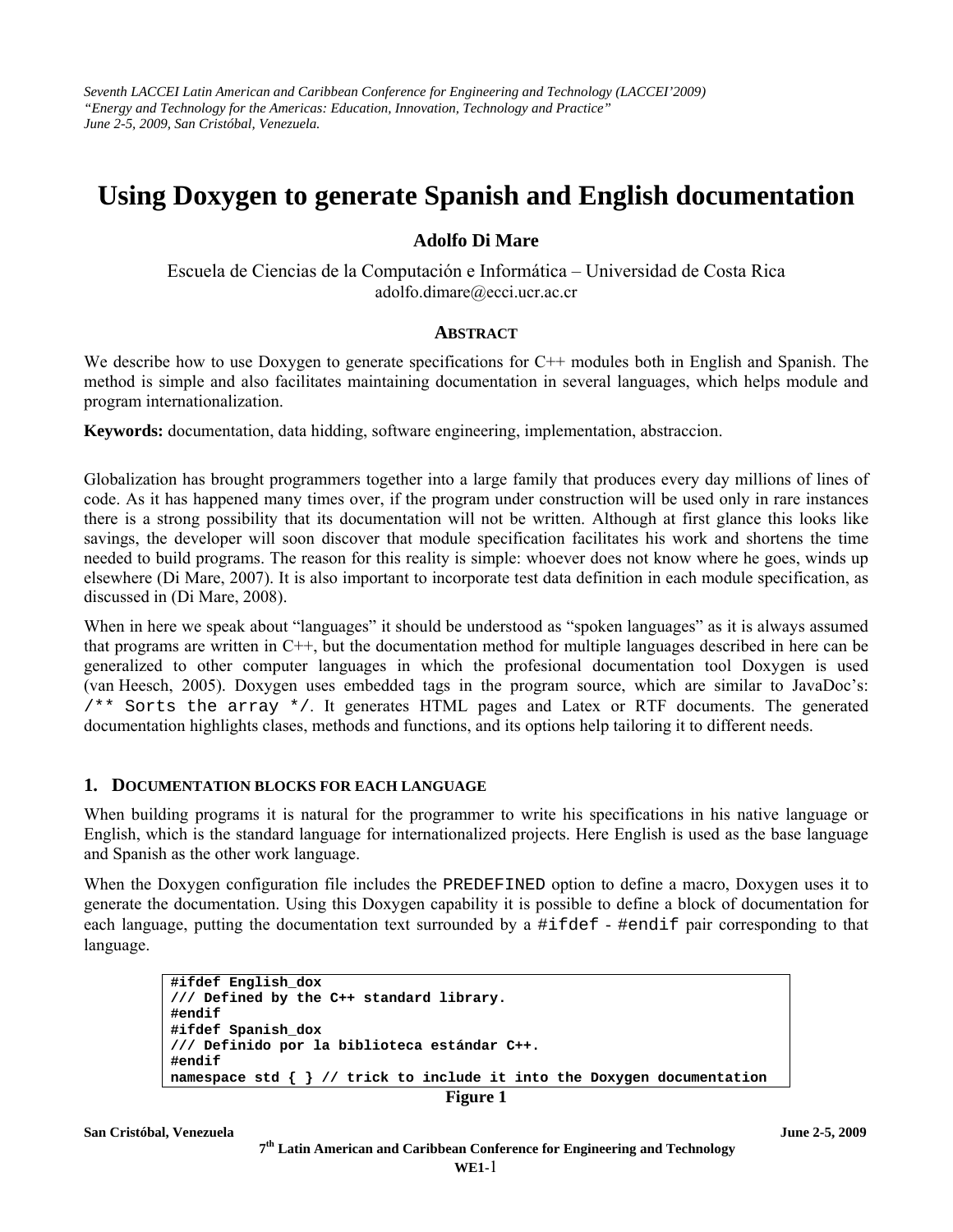Figure 1 contains the documentation in English and Spanish for namespace "std". In this example, macro "English\_dox" marks the English documentation block, while macro "Spanish\_dox" marks the Spanish documentation block. Here we see that documenting style may become very heavy, because to document the simple line "namespace std  $\{ \}$ " 6 lines of documentation were necessary. It is therefore natural to try to prevent that so much documentation make program source code unreadable: for most programmers is easier to document the main sources in English, and leave in a separate file the Spanish documentation.

```
// CSV.h (C) 2008 adolfo@di-mare.com
// ... 
#ifdef English_dox 
/** Deletes \c ch when it is the trailing character in \c str. 
     - The deleted character always is \c ch. 
     \dontinclude test_CSV.cpp 
     \skipline test::chop() 
     \until }} 
     \see test_CSV::test_chop() 
*/ 
#endif 
void chop( std::string & str , char ch=0 ); 
// ... 
// EOF: CSV.h
```
**Figure 2** 

Figure 2 is a piece of code taken from file "CSV.h" that contains the specification for function "chop()". To avoid putting the documentation in Spanish within the same file "CSV.h" it is necessary to include it into another file.

File "CSV.es.h" shown in Figure 3 does not contain C++ statements and therefore it is never used to compile the program: it only contains statements about whatever Doxygen is documenting. Because everything being documented belongs to other files, as "CSV.h", each documentation segment must declare what it documents. In this case, where what is being documented is function "chop()", it is necessary to use the " $\frac{1}{n}$ " Doxygen command with the exact signature of the documented function. The short description in Spanish for this function appears after the "\brief" Doxygen command.

```
// CSV.es.h (C) 2008 adolfo@di-mare.com
#ifdef Spanish_dox 
    /// Documentación en español. 
    #define Spanish_dox "Documentación en español" 
                              /// \def Spanish_dox ///< Marca bloques de documentación en 
español. 
#endif 
// ... 
/** \fn void chop( std::string & str , char ch=0 ); 
     \brief Elimina \c ch si es el último caracter de \c str. 
     - El caracter eliminado siempre es \c ch. 
     \dontinclude test_CSV.cpp 
     \skipline test::chop() 
     \until }} 
     \see test_CSV::test_chop() 
*/ 
// ... 
// EOF: CSV.es.h
```

```
San Cristóbal, Venezuela June 2-5, 2009
```
 **7th Latin American and Caribbean Conference for Engineering and Technology**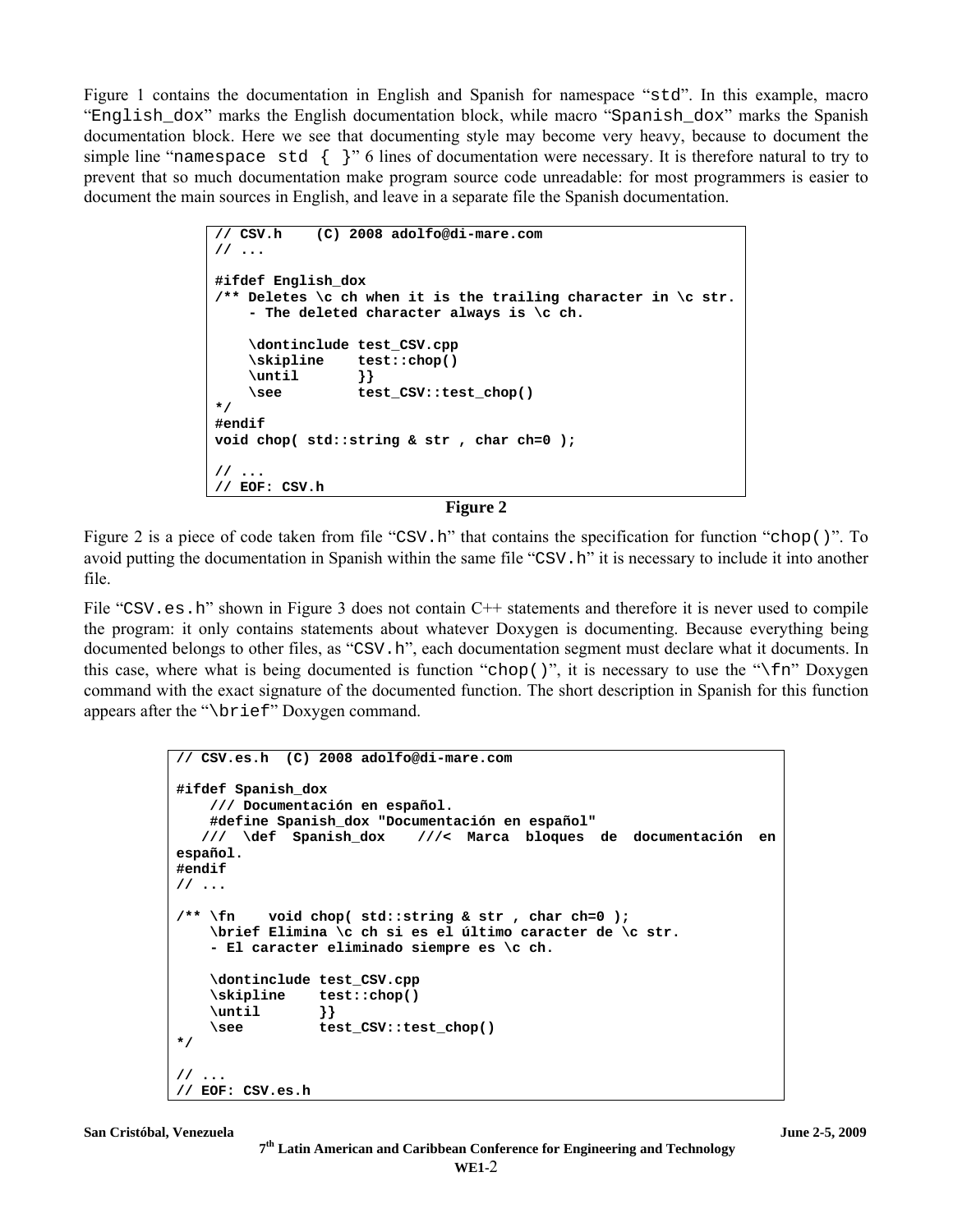## **Figure 3**

# **2. CONFIGURATION FILES FOR EACH LANGUAGE**

"CSV.cpp" is a library to read and write files in CSV (Comma Separated Value) format (Shafranovich, 2005). The specifications for the 2 main functions in this library include examples that are test data taken form test program "test\_CSV.cpp" using "BUnit.h" (Di Mare, 2008). To compile the test program it is necessary to use a project that includes these 3 files: "CSV.cpp" + "CSV line.cpp" + "test CSV.cpp". The compiler also processes the ".h" header files corresponding to those sources: "CSV.h" + "CSV\_line.h".

However, to generate the Doxygen English documentation it is not necessary to use the Spanish documentation files. Therefore, in the Doxygen configuration file used to generate the English documentation the files listed are the same files that the compiler processes:

- $\bullet$  "CSV.h" + "CSV line.h"
- "CSV.cpp" + "CSV\_line.cpp" + "test\_CSV.cpp"

In addition, in the Doxygen configuration file macro "English\_dox" must be declared for Doxygen to extract the English documentation form the blocks marked by this macro:

PREDEFINED = ... "English\_dox" ...

To obtain the Spanish documentation it is necessary to use a different Doxygen configuration file. One way to do this is to create a file with extension ".es.h" for each English source file: "CSV.h"  $\rightarrow$  "CSV.es.h" and "CSV\_line.h"  $\rightarrow$  "CSV\_line.es.h" It's best to use the ".es.h" instead of ".h.es" so that text editors process these files with syntax highlighting. It is unfortunate that if these documentation files are mentioned, Doxygen will includes them as part of the documented files. That is why it seems a better solution to combine all these Spanish documentation files in one large file called "Spanish.txt":

X:\SubDir\CSV> copy CSV\_line.es.h+CSV.es.h Spanish.txt

Using this trick, all the Spanish documentation will be in file "Spanish.txt" for Doxygen to extract if the configuration file "Spanish.dxg" contains these 2 sentences:

INPUT = ... Spanish.txt ...

PREDEFINED = ... "Spanish\_dox" ...

In this situation, the English documentation gets built using this command:

X:\SubDir\CSV> doxygen test\_CSV.dxg

To build the Spanish documentation the command is the following:

X:\SubDir\CSV> doxygen Spanish.dxg

## **3. COMPARISON OF ENGLISH VS. SPANISH CONFIGURATIONS**

```
Comparing files test_CSV.dxg and Spanish.dxg 
***** test_CSV.dxg 
PROJECT_NAME = "CSV:" 
OUTPUT_LANGUAGE = English 
OUTPUT_DIRECTORY = .
***** Spanish.dxg 
PROJECT NAME = "CSV:"
OUTPUT_LANGUAGE = Spanish
OUTPUT_DIRECTORY = . 
*****
```
 **7th Latin American and Caribbean Conference for Engineering and Technology**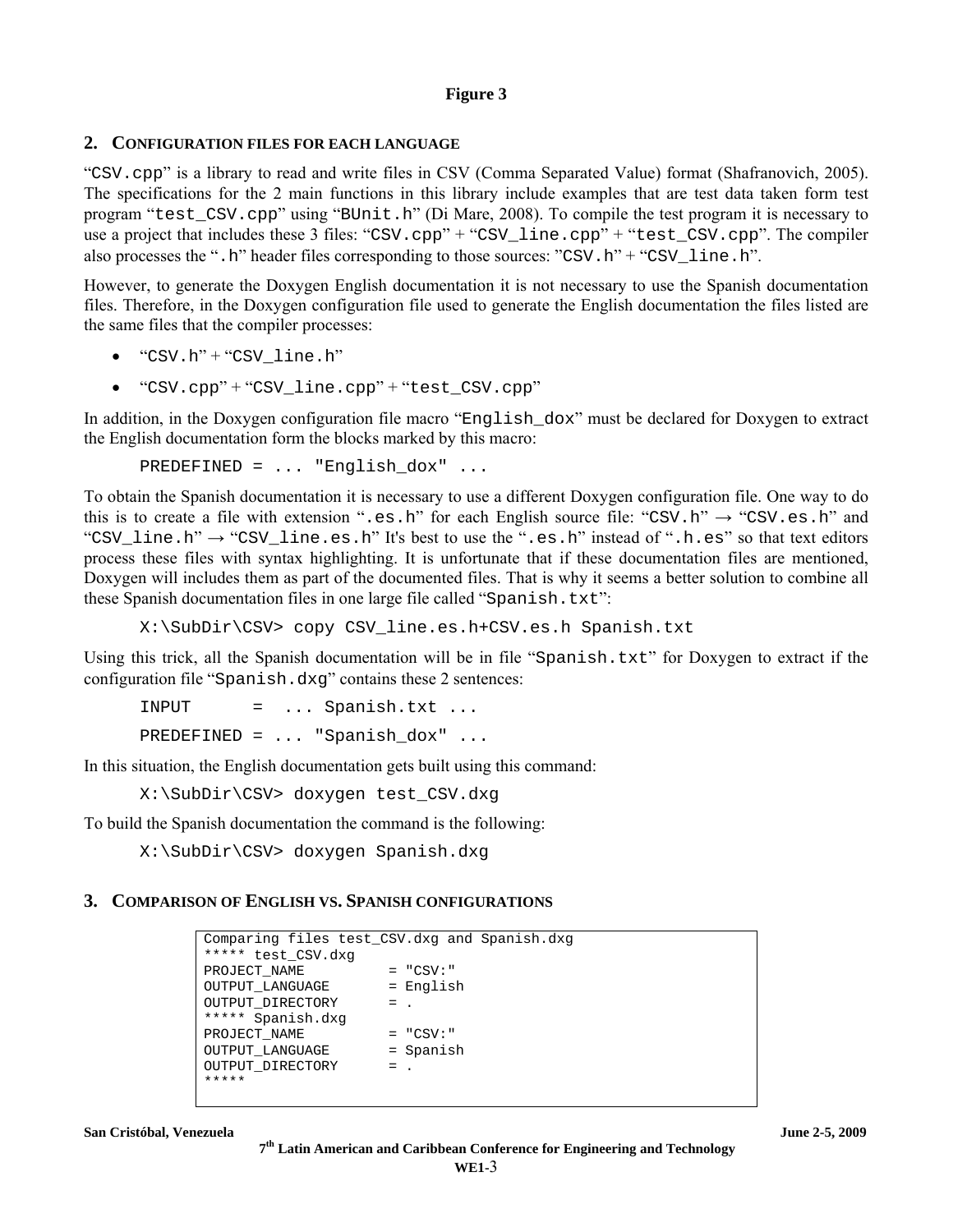```
***** test_CSV.dxg 
INPUT = CSV.cpp CSV\_line.cpp test_CSV.cpp \
                     CSV.h CSV_line.h 
RECURSIVE = NO
***** Spanish.dxg 
INPUT = CSV.cpp CSV\_line.cpp test_CSV.cpp \
                     CSV.h CSV_line.h \ 
                     Spanish.txt 
# copy CSV_line.es.h+CSV.es.h Spanish.txt 
RECURSIVE = NO
***** 
***** test_CSV.dxg<br>PREDEFINED
                   = "DOXYGEN_COMMENT" \
                     "English_dox" \ 
                     "__cplusplus" \ 
***** Spanish.dxg 
PREDEFINED = "DOXYGEN_COMMENT" \
                      "Spanish_dox" \ 
                     __cplusplus" \
*****
```

```
Figure 4
```
The differences between the 2 Doxygen configuration files shown in Figure 4 can be obtained using the "FC.exe" command :

X:\SubDir\CSV> fc test\_CSV.dxg Spanish.dxg

#### **4. FINAL DETAILS**

At the beginning of header file "CSV.h" both macro "English\_dox" and macro "Spanish\_dox" are used. Even though this is not necessary for Doxygen to document correctly, it is nice to mention that documentation is available in these 2 languages (although it is possible to use more languages).

```
// CSV.h (C) 2008 adolfo@di-mare.com
#ifdef English_dox 
     /// Doxygen English documentation. 
     #define English_dox "Doxygen English documentation" 
    /// \def English_dox ///< Macro used to have Doxygen generate English doc. 
#endif 
#ifdef Spanish_dox 
     /// Documentación en español. 
     #define Spanish_dox "Documentación en español" 
    /// \def Spanish_dox ///< Macro usado para que Doxygen genere en español. 
#endif 
// ... 
// EOF: CSV.h
```
#### **Figure 5**

Sometimes the documentation has only one line, as it happens when documenting the class fields. In these cases, it is necessary to put the documentation outside the class declaration, because leaving it inside makes source code harder to read.

> **#ifdef English\_dox /// Uses \c getNextCSV() to scan and store complete CSV lines. /// - Oftentimes it helps a lot to \c chop() out trailing CR+LF's. /// - This class is derived from std::vector and has**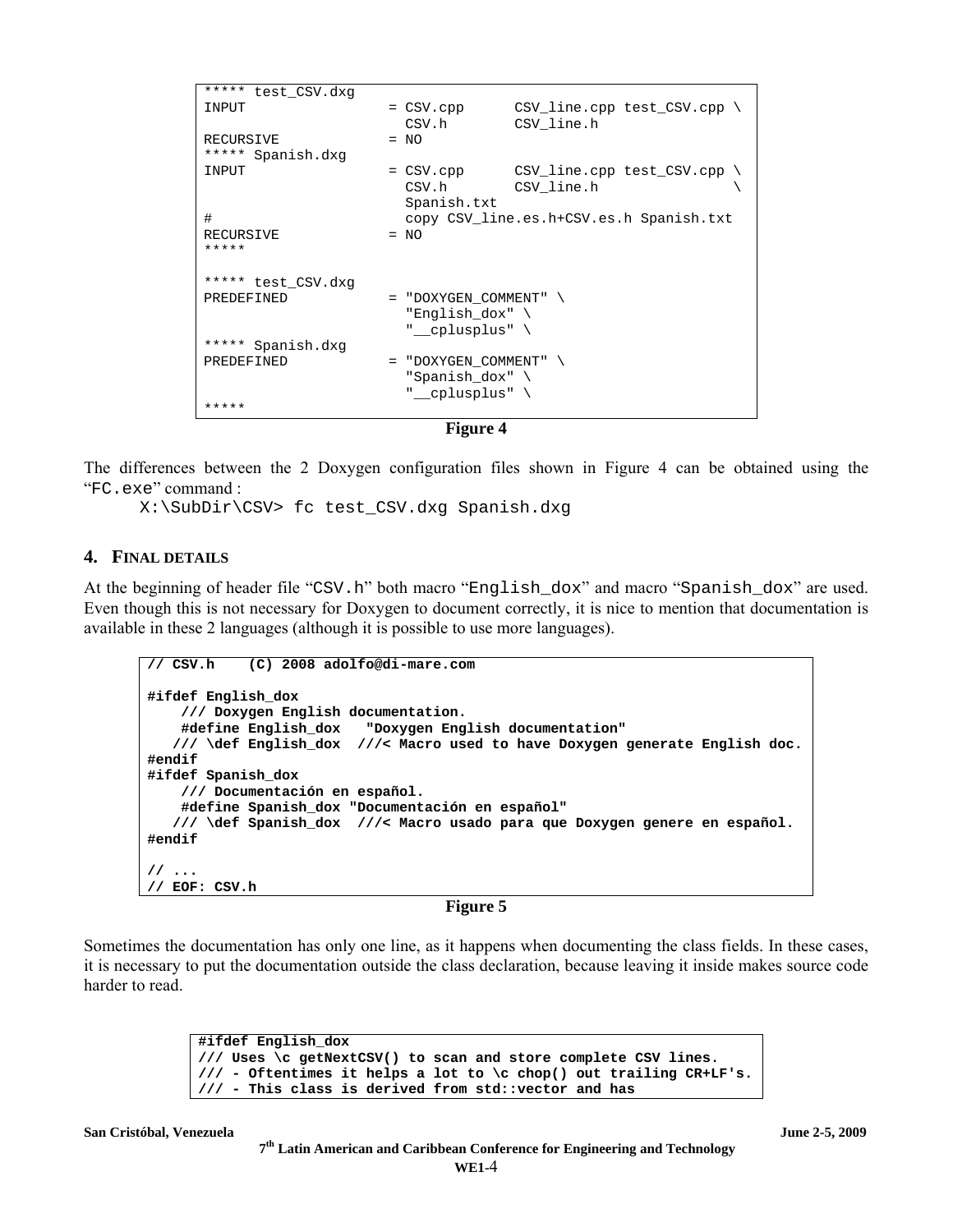```
/// all vector operations and interfaces.
#endif 
class CSV_line : public std::vector { 
public: 
     CSV_line(); 
     CSV_line( const std::string & str ); 
     CSV_line( const char *pz_str , size_t n=0 ); 
     CSV_line( const CSV_line & ); 
     void setData( const std::string & str ); 
     void setData( const char *pz_str , size_t n=0 ); 
     friend class test_CSV; 
}; 
#ifdef English_dox 
/// \class test_CSV; 
/// \brief Tests cases for \c CSV_line. 
#endif 
#ifdef English_dox 
/// Constructor. 
#endif 
inline CSV_line::CSV_line() { }
```
**Figure 6** 

In the example in Figure 6 the documentation for "test\_CSV" is outside the class, just like the constructor's, as leaving it inside stains the code a lot.

```
class CSV_line : public std::vector {
public: 
     #ifdef English_dox 
     /// Constructor. 
     #endif 
     CSV_line(); 
     CSV_line( const std::string & str ); 
     CSV_line( const char *pz_str , size_t n=0 ); 
     CSV_line( const CSV_line & ); 
     void setData( const std::string & str ); 
     void setData( const char *pz_str , size_t n=0 ); 
     #ifdef English_dox 
     /// Tests cases for \c CSV_line. 
     #endif 
     friend class test_CSV; 
};
```
## **Figure 7**

In Figure 7 its easy to see how charged the source code becomes when multi-language Doxygen documentation blocks get included. Therefore, in general, it's a good idea to put the documentation outside the class.

# **5. CONCLUSIONS**

It is well known that Doxygen is an ideal tool for documenting because it is used in several and valuable projects. With a little effort it is possible to maintain documentation for several languages without staining much the code. The way to do it includes:

- Marking code blocks with a macro for each language such as "English\_dox" for English and "Spanish\_dox" for Spanish.
- In the main file goes is the documentation in the mother language, which usually is English.
- In other files goes the documentation for other languages.
- In many cases it is better to document fields, methods and functions outside the class, to avoid overloading the source.